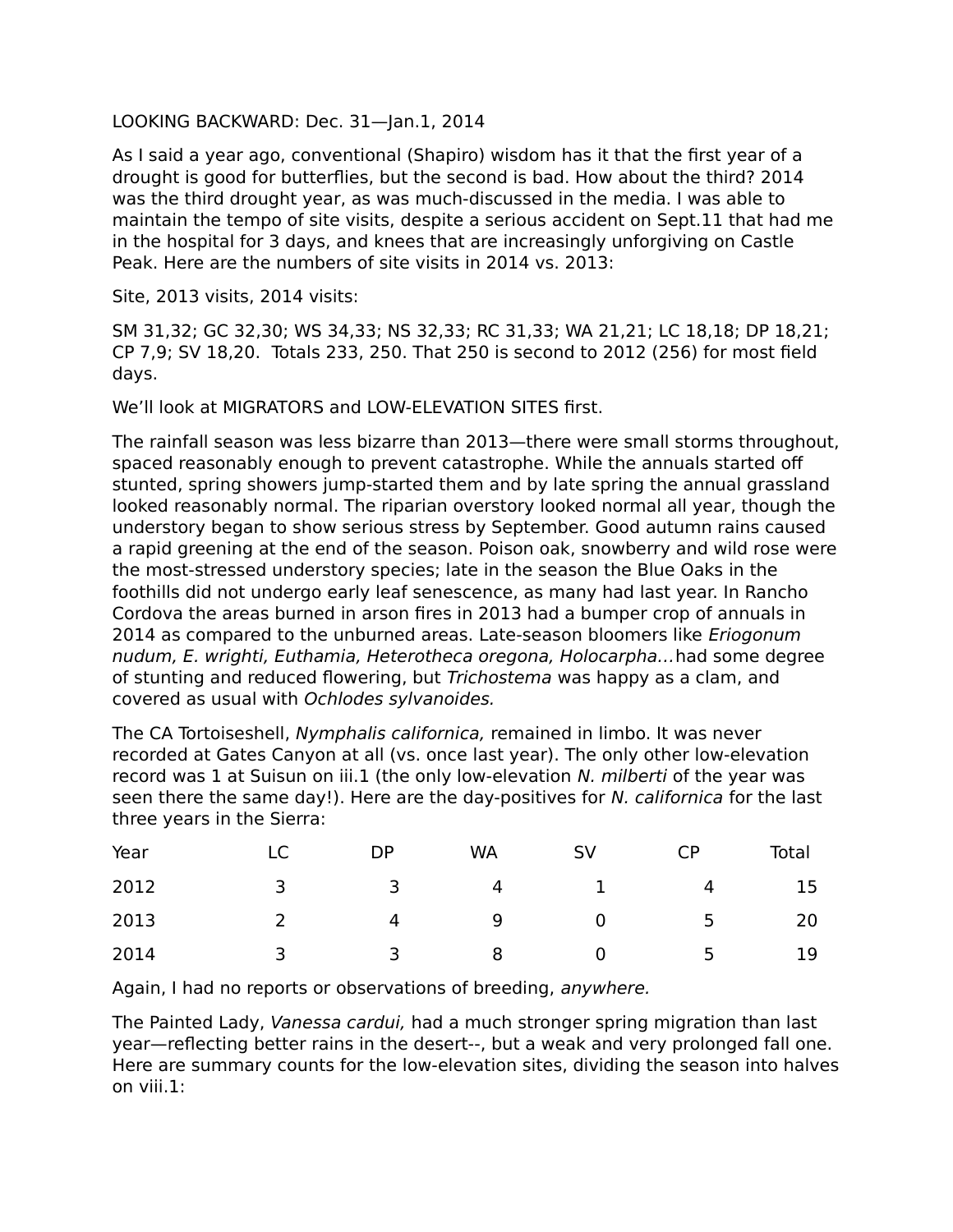| Site<br>2014>viii.1         | 2012 <viii.1 2012="">viii.1</viii.1> |     | 2013 <viii.1 2013="">viii.1</viii.1> |     | 2014 <viii.1< th=""></viii.1<> |
|-----------------------------|--------------------------------------|-----|--------------------------------------|-----|--------------------------------|
| <b>RC</b><br>$\overline{4}$ | 37                                   | 10  | 25                                   | 45  | 106                            |
| GC<br>$\overline{4}$        | 15                                   | 19  | 9                                    | 35  | 121                            |
| WS<br>$\overline{7}$        | 44                                   | 18  | 27                                   | 37  | 116                            |
| <b>NS</b><br>$\overline{2}$ | 55                                   | 22  | 32                                   | 38  | 140                            |
| <b>SM</b><br>16             | 35                                   | 42  | 20                                   | 77  | 159                            |
| Totals<br>33                | 186                                  | 111 | 113                                  | 232 | 642                            |

The pattern is pretty obvious!

The Monarch, Danaus plexippus, held about constant at (low, low) numbers, but unlike recent years maintained a constant summer presence in the Valley. Again, breeding was not observed at any of my sites. But as of this writing there appears to be widespread breeding on exotic milkweeds in the East and South Bay counties, with some success (Jan.2, 2015) but pockets of disease as has been observed in similar winter breeding in coastal SoCal. Here are cumulative 3-year adult counts at my lowland sites:

| Site          | 2012 | 2013           | 2014 |
|---------------|------|----------------|------|
| <b>RC</b>     | 2    | $\overline{2}$ | 4    |
| GC            | 13   | 5              | 5    |
| <b>WS</b>     | 5    | 8              | 11   |
| <b>NS</b>     | 8    | 8              | 4    |
| <b>SM</b>     | 10   | 17             | 18   |
| <b>Totals</b> | 38   | 40             | 42   |

Again for the second straight year, no breeding was seen at either LC or SV. At LC, Asclepias cordifolia was devastated by a black-spot disease in 2013 and the biomass this year was only about 10% of what it was before the plague. Will it recover?

The population dynamics of the Buckeye, Junonia coenia, have been extremely erratic. In 2012 it peaked early in the season, then crashed—a very unusual pattern. In 2013 it started strong, became scarce in midsummer, then exploded in autumn (especially at NS). In 2014 it peaked early at GC (vi.26, 35 animals), WS (vi.13, 53),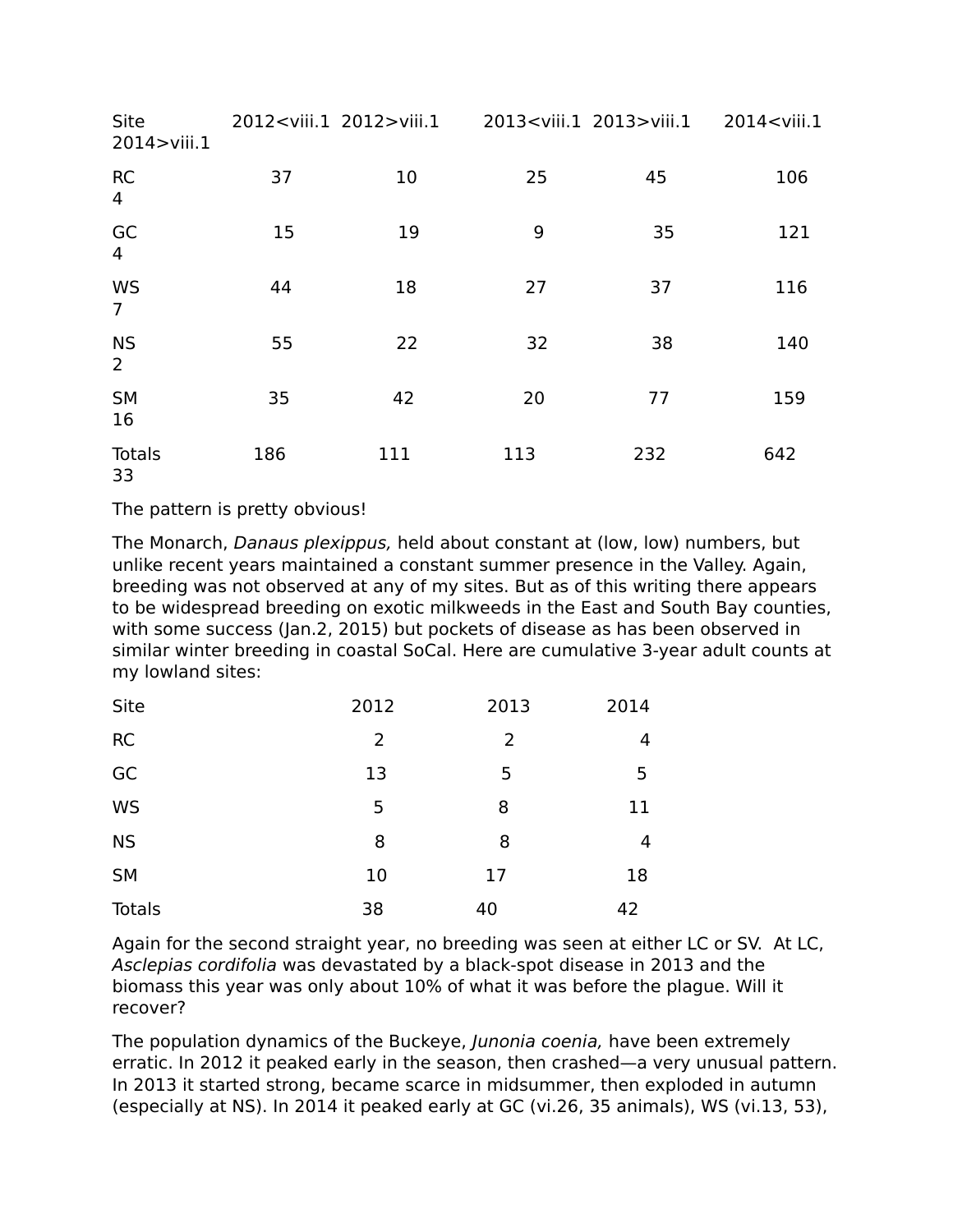and NS (vi.11-80) and late at RC (x.11,37) and SM (x.13, 43). Though a few lingered into early winter, there was no autumn boom at most sites as is traditional. Total counts:

| Site          | 2012 | 2013 | 2014 |
|---------------|------|------|------|
| <b>RC</b>     | 93   | 143  | 173  |
| GC            | 69   | 63   | 196  |
| <b>WS</b>     | 74   | 188  | 247  |
| <b>NS</b>     | 153  | 395  | 483  |
| <b>SM</b>     | 101  | 95   | 132  |
| <b>Totals</b> | 490  | 884  | 1231 |

The near-absence of the Buckeye late in the season at NS was in dramatic contrast to 2013. It had actually been more abundant earlier in the season than it was in 2013.

The Buckeye was a constant presence, in low numbers, at the Sierran sites in 2014 and was briefly common at SV in autumn at Rabbitbrush.

And the Fiery Skipper, Hylephila phyleus:

| <b>Site</b>           | 2012 | 2013 | 2014 |
|-----------------------|------|------|------|
| <b>RC</b>             | 202  | 273  | 196  |
| GC                    | 26   | 34   | 22   |
| <b>WS</b>             | 325  | 229  | 185  |
| <b>NS</b>             | 351  | 444  | 325  |
| <b>SM</b>             | 400  | 392  | 628  |
| <b>Totals</b><br>1356 | 1304 |      | 1472 |

Larvae of this species are heavily preyed upon by the naturalized European Paper Wasp, Polistes dominula. So one might expect an impact on adult numbers—but there has been none detectable. And the wasp has almost completely disappeared from all the Valley sites, though it is commoner than ever at LC, where the infestation is centered on the PG&E gazebo.

Now for species of special concern (or, if you prefer, the flying dead):

All our low-elevation Satyrium have been at a low ebb, but they seem to be gaining ground, except some species at GC:

| S. sylvinus: | WS 2012:0   | WS2013:7   | WS2014:0    |
|--------------|-------------|------------|-------------|
|              | NS 2012: 20 | NS2013: 22 | NS 2014: 44 |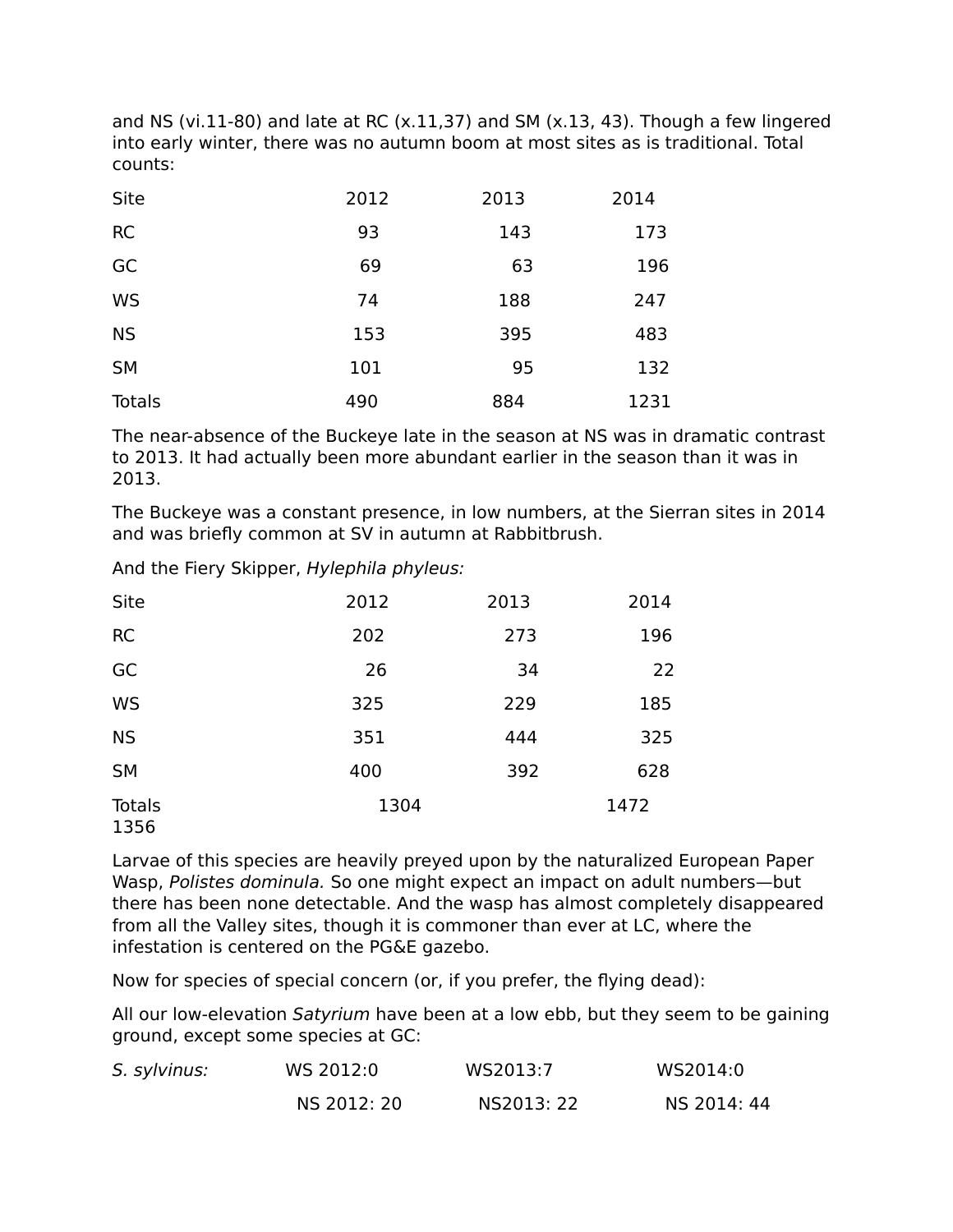|                 | GC 2012: 8                        | GC2013:5   | GC 2014: 4         |
|-----------------|-----------------------------------|------------|--------------------|
| S. californica: | GC 2012: 13                       | GC2013: 16 | GC 2014: 40        |
|                 | RC 2012: 2                        | RC2013: 6  | RC 2014: 4         |
| S. tetra:       | GC 2012: 2                        | GC2013: 1  | GC 2014: 0 (grim!) |
| S. auretorum:   | GC 2012: 3                        | GC2013: 9  | GC 2014: 17        |
| S. saepium:     | GC 2012: 3                        | GC2013: 3  | GC2014: 2          |
|                 | Great Copper, Lycaena xanthoides: |            |                    |
|                 | NS 2012:5                         | NS2013: 12 | NS2014: 31         |

| NS 2012:5  | NS2013: 12 | NS2014: 31 |
|------------|------------|------------|
| WS 2012: 2 | WS2013: 1  | WS2014: 1  |
| SM 2012: 4 | SM2013: 4  | SM2014: 1  |

The Yuma Skipper, Ochlodes yuma, which is always scarce, at SM went from 10 in 2012 to 2 in 2013 but back to 7 in 2014. These numbers are not significant.

The Silvery Blue, Glaucopsyche lygdamus, has bounced around erratically, partly due to fire:

| NS2012: 0  | NS2013:12 | NS2014:3 |
|------------|-----------|----------|
| RC2012: 15 | RC2013:4  | RC2014:6 |

Pyrgus scriptura is probably extinct at NS, though its host plant is just as abundant as ever:

| NS2012: 0  | NS2013: 1  | NS2014:0   |
|------------|------------|------------|
| WS2012: 38 | WS2013: 29 | WS2014: 35 |
| SM2012: 2  | SM2013:3   | SM2014:8   |

And Pholisora catullus may be extinct at NS, though there was one record in a backyard garden a half-mile away!

| WS 2012: 37 | WS 2013: 23 | WS2014: 17 |
|-------------|-------------|------------|
| NS 2012: 4  | NS 2013: 5  | NS 2014: 0 |

Erynnis tristis is way down from last year's record highs, except at RC:

| RC 2013: 24 | RC 2014: 25 |
|-------------|-------------|
| SM 2013: 9  | SM 2014: 2  |
| WS 2013: 35 | WS 2014: 20 |
| NS 2013: 42 | NS 2014: 31 |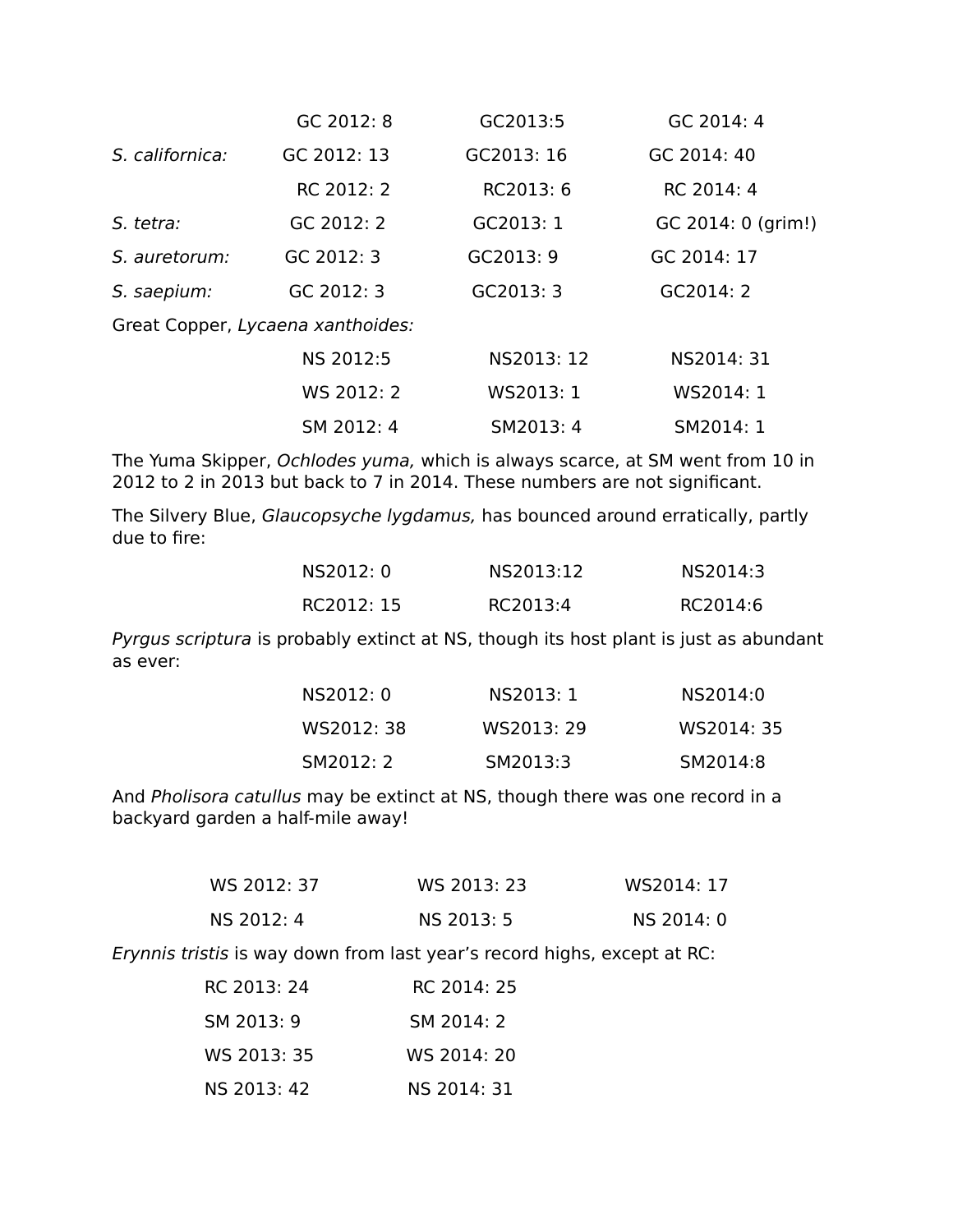GC 2013: 31 GC 2014: 12

Both Ochlodes sylvanoides and Poanes melane had population explosions in 2012 and have been unsteady-to-contracting since:

| O. sylvanoides: | 2012           | 2013 | 2014        |
|-----------------|----------------|------|-------------|
| GC              | 161            | 229  | 81          |
| <b>WS</b>       | 18             | 13   | 4           |
| <b>NS</b>       | 59             | 60   | 20          |
| <b>RC</b>       | 89             | 83   | 191         |
| <b>SM</b>       | 40             | 11   | 50          |
| P. melane:      |                |      |             |
| GC              | 85             | 79   | 47          |
| <b>WS</b>       | 20             | 7    | 1           |
| <b>NS</b>       | 20             | 29   | 16          |
| RC              | $\overline{2}$ | 4    | 4           |
| <b>SM</b>       | 3              | 6    | $\mathbf 1$ |

Indications are that both of these skippers will retreat back to their riparian strongholds after briefly reoccupying the suburbs. Ochlodes agricola was uncommonly scarce in the foothills.

Lorquin's Admiral, Limenitis lorquini, like E. tristis had its overall best year ever in 2013, but contracted in 2014, especially at WS, its traditional stronghold (not resident at SM, oddly):

| RC2012: 8   | RC2013: 34 | RC2014: 14 |
|-------------|------------|------------|
| GC 2012: 38 | GC2013: 67 | GC2014: 38 |
| WS 2012: 37 | WS2013: 61 | WS2014: 21 |
| NS 2012: 6  | NS2013: 11 | NS2014: 29 |

This species recolonized both RC and NS after years of absence there. It seems fine at NS. I'm not so sure about RC!

After disappearing from the entire vicinity, the Variable Checkerspot, Euphydryas chalcedona, returned in 2014; 7 were seen at GC from v.2 to v.25, including at least one female. It had persisted a few miles north at Cold Canyon but was not seen in the chaparral zone along the entire length of Blue Ridge Road in either 2013 or 2014!—despite Yerba Santa blooming up the yin-yang.

The Mourning Cloak, Nymphalis antiopa, having made major recent gains after regional near-extinction, may be slipping a little again: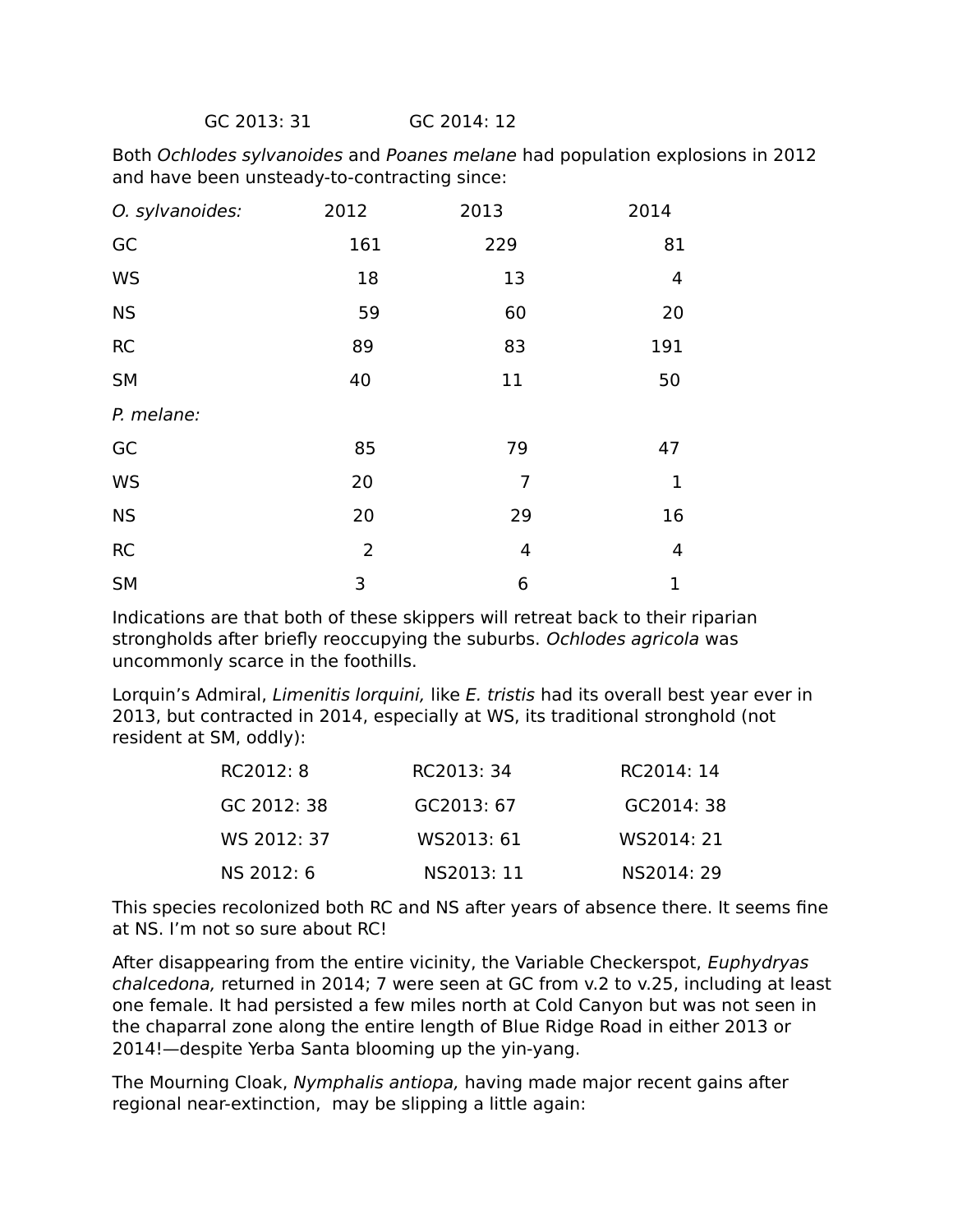| RC 2013: 4  | RC2014: 12  |
|-------------|-------------|
| SM 2013: 1  | SM2014: 1   |
|             |             |
| NS 2013: 10 | NS 2014: 3  |
| GC 2013: 40 | GC 2014: 27 |

The Pygmy Blue, Brephidium exile, arrived at my sites later than average and was scarce. At its metropolis at Suisun it peaked on x.13 (1473 animals), similar to 2013 (x.14, 1713). These are low, but not catastrophically low, peaks. Right now its breeding habitat is under  $\sim$  5" of water.

The western Tiger Swallowtail, Papilio rutulus, continues on a roll after recolonizing Davis, but is losing ground at some sites:

| SM 2012: 12 | SM 2013: 21 | SM 2014: 22 |
|-------------|-------------|-------------|
| GC 2012: 40 | GC 2013: 90 | GC 2014: 47 |
| WS 2012: 44 | WS 2013: 63 | WS 2014: 27 |
| NS 2012: 28 | NS 2013: 25 | NS 2014: 31 |
| RC 2012: 42 | RC 2013: 57 | RC 2014: 46 |

While the Pale Swallowtail, P. eurymedon, after a two-year eruption is down to below-average numbers:

GC 2012: 70 GC 2013: 53 GC 2014: 8 (!)

The Anise Swallowtail, P. zelicaon, showed a lot of volatility, but it is maintaining a presence at all sites:

| RC 2012: 5  | RC 2013: 4  | RC 2014: 2  |
|-------------|-------------|-------------|
| SM 2012: 58 | SM 2013: 13 | SM 2014: 27 |
| WS 2012: 3  | WS 2013: 4  | WS 2014: 1  |
| NS 2012: 20 | NS 2013: 31 | NS 2014: 18 |
| GC 2012: 8  | GC 2013: 3  | GC 2014: 1  |

The conspicuous winner in the population-dynamics sweepstakes has been the Gulf Fritillary, which continued to expand its range and its abundance despite a setback caused by a freeze a year ago:

| RC 2012: 5  | RC 2013: 18 | RC 2014: 38 |
|-------------|-------------|-------------|
| WS 2012: 0  | WS 2013: 4  | WS 2014: 12 |
| NS 2012: 11 | NS 2013: 16 | NS 2014: 31 |
| SM 2012: 0  | SM 2013: 12 | SM 2014: 18 |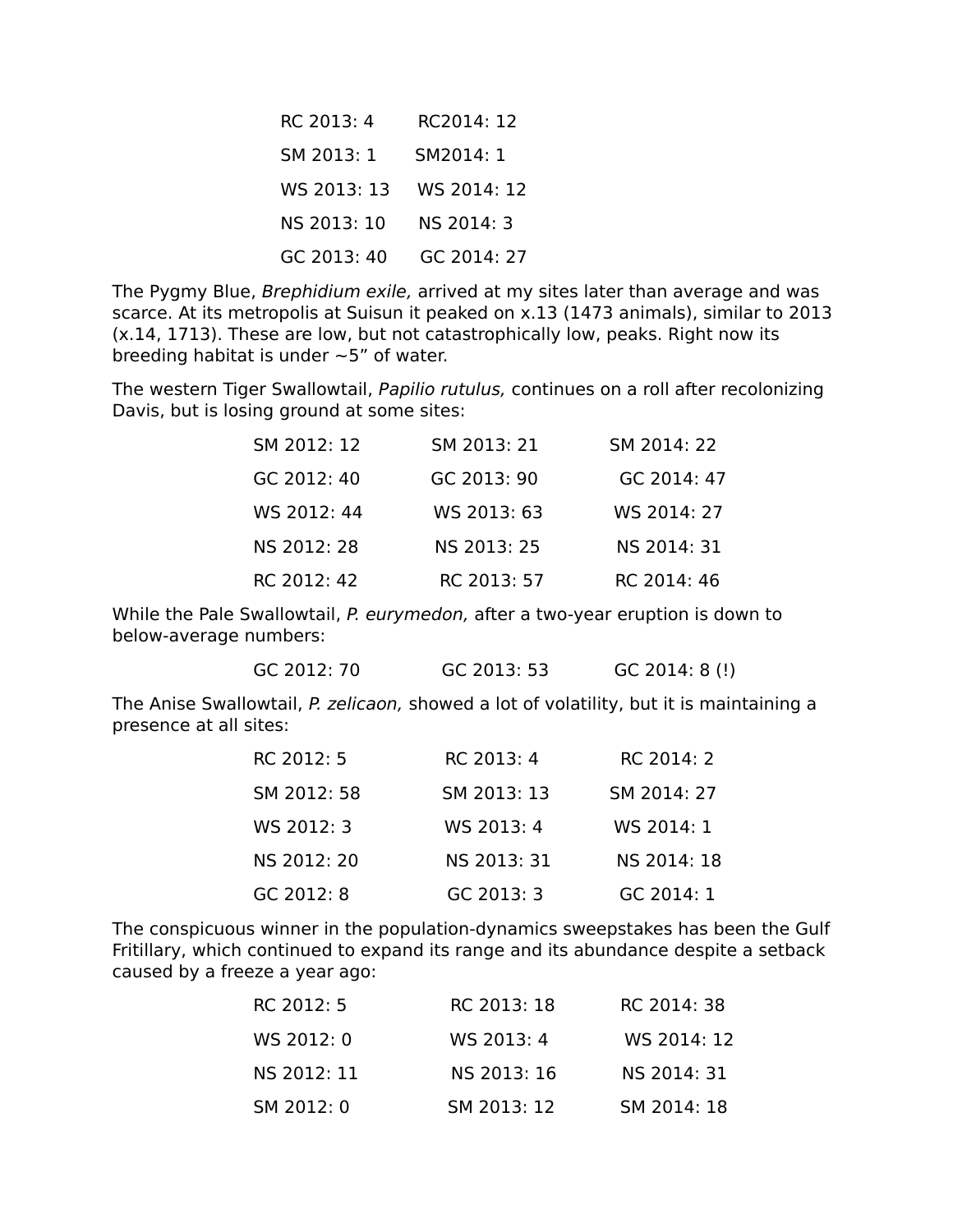Its increasing numbers are accompanied by a lengthening flight season; it's essentially an all-year bug now, subject to the killer whims of Jack Frost.

In 2012 my Valley sites showed a conspicuous return to the 1970s pattern of nearlyconstant (and high!) numbers of species flying from mid-spring to late autumn, despite substantial seasonal turnover in the fauna.In 2013 there was a conspicuous dip in species numbers in early summer, with numbers then rising to an autumn maximum. 2014 was more like 2012 than 2013 at most sites, but not RC. Putting aside the things that are gone, like *Euchloe ausonides*, these drought years are remarkably reminiscent of the 70s. The maximum numbers of species recorded at low-elevation sites were: SM, 19 on ix.29; RC, 18 on v.28 and again x.11; WS, 21 on ix.30; NS, 22 on vi.11; GC, 29 on v.13. These were all slightly higher than in 2013, except GC was 2 lower. Strikingly, the peak dates in 2013 were very close to this year's—SM x.2, RC x.11, WS ix.22, NS vi.4, GC v.21.

Willow Slough (vii.4) had 19 species and 317 individuals, down from 22 and 918 in 2013—which was a dramatic reversal of recent fortune at a site whose fauna has long been in decline (largely driven by vegetational succession). The single biggest contributor to the decline was Pieris rapae, which crashed locally due to a drastic decline in its host plant, Lepidium latifolium, caused by a combination of drought and a pathogen (Albugo). This plant has been one of the drivers of succession that was destroying butterfly habitat, so the Cabbage White's loss should be everyone else's gain if the trend continues.

Overall, this third year of drought has had minimal visible impact on the Valley fauna, presumably because so much of it is riparian- and/or irrigation-associated. In the foothills some species either did not show up this year (e.g. Thorybes pylades, Satyrium tetra, Speyeria coronis) or were unusually scarce (Callophrys dumetorum, Satyrium saepium, S. sylvinus). One of the most striking observations is the complete lack of desert and subtropical strays. This was also true in the mountains. We still really have no idea why things like Pholisora catullus and Pyrgus scriptura are in such bad shape.

It was again a poor year for Colias eurytheme, with no big outbreaks. Highest numbers registered were: RC 44 (v.28), WS 22 (vii.21), NS 22 (v.3), SM 16 (x.13) and GC 25 (v.13). There were a remarkably high number of days at all sites when the species was not recorded at all. Pontia protodice had a low-level presence all season after May, with no local outbreaks.

In phenological terms, spring was predictably early. Of the 21 surviving indicator species monitored in the Valley since 1972 (two have gone extinct regionally), 1 tied for earliest first-flight date ever (Hylephila phyleus, ii.21), 8 were either  $2^{nd}$  earliest ever or tied for 2<sup>nd</sup> earliest (Vanessa annabella, i.2; Pyrgus scriptura, ii.1; Vanessa atalanta, i.2; Phyciodes mylitta, ii.13; Papilio rutulus, ii.16; Pyrgus communis, ii.1; Atalopedes campestris, iii.7; Danaus plexippus, ii.1), 2 for  $3<sup>rd</sup>$  (Plebejus acmon, ii.21; Vanessa cardui, i.23) and 2 for  $4<sup>th</sup>$  (Nymphalis antiopa, i.14; Lycaena helloides, iii.23). None had the  $1^{st}$ ,  $2^{nd}$ ,  $3^{rd}$  or  $4^{th}$  latest first-flight date. At Gates Canyon, of 16 indicator species monitored since 1976, there were 3 earliest (Battus philenor, i.25; Incisalia iroides, i.25; Pieris "napi", i.25), 2 second (Pieris rapae, i.15; Erynnis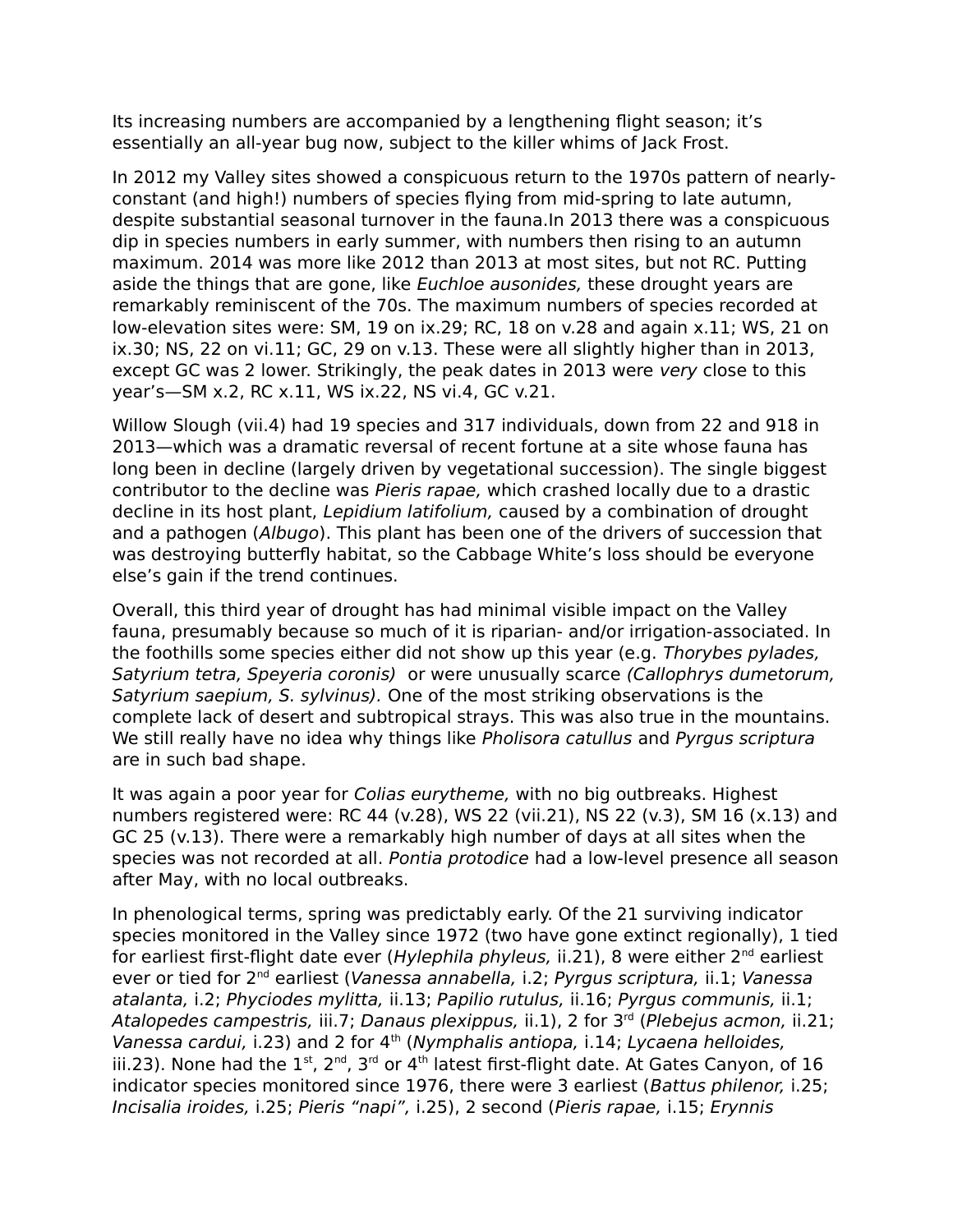propertius, i.25), and 2 third (Colias eurytheme, i.25; Adelpha bredowii, iii.20 (note: there was an earlier sighting by W. Weathers). Here too, there were no latest firsts, though the newly-returned Euphydryas chalcedona got a fairly late start on v.2. One can score earliness of the season in a variety of ways, but by most of them 2014 was one of the 5 earliest seasons since the project began in 1972. Many species flew continuously into late autumn and then disappeared abruptly, though there was no weather event associated with this. WS dropped from 14 species on xi.9 to 4 on xi.17 and GC from 10 on xi.1 to 5 on xi.11. The others dropped less precipitously.

Not even one Leptotes marina was recorded (anywhere on the transect!) this year.

## On to the SIERRA.

It was another year of poor snow pack and early melt-out. At Lang two species (Nymphalis antiopa, N. californica) were flying ii.23 and 4 (N. californica, N. antiopa, C. echo, Pieris "napi") on iii.15. The first butterflies (Nymphalis antiopa, Celastrina echo) were recorded at Donner on iv.2, and by v.16 there were 18 species flying. At Castle Peak there were 3 species on v.27 (Anthocharis stella, Colias eurytheme, Celastrina echo), but just 10 days later there were 35. Peak species numbers were reached at LC on vi.1 (28), DP vi.8 (39), and CP vi.19 (40). The corresponding data in 2013 were LC vi.2 (42), DP vi.22 (32), and CP vi.29 (41). 32 had eclipsed 36 in 1983 (the "year of the big snow") as the lowest species maximum ever at DP, so this year was a decided improvement. But LC was terrible! CP was pretty average; the season ended early again, but 10 days later than last year. Donner, having been terrible in 2013, was much more normal in 2014 at least in terms of species counts and lists, but many things were exceedingly scarce (a few examples: Euphilotes enoptes, Glaucopsyche lygdamus, Plebejus saepiolus, Lycaena arota, L. heteronea, Neophasia menapia, Ochlodes sylvanoides, Thorybes pylades…). Chlosyne hoffmanni was way down, and of course Nymphalis californica was nearly absent. But Pyrgus ruralis had an outstanding year. None of the Speyeria had a good year, with S. mormonia especially low, and S. coronis commonest at CP! A propos frits, both S. callippe juba and S.c. nevadensis had the worst year I have ever seen. But it was the best year I've ever seen at DP for *Phyciodes orseis herlani!* All the montane Satyrium were low, especially saepium (everywhere) and behrii (SV). Both Mitoura nelsoni and M. siva were terrible.

Euphydryas editha was recorded at Donner for the first time ever on v.27—a seemingly fresh male. It has been taken sporadically as singletons hilltopping on Castle Peak, but is not resident there. The nearest known breeding colony is at the top of Grouse Ridge (~8000'). Ted Gilliland got another one at Donner on vi.7. It will be interesting—to say the least—to see if this is an actual colonization! There was one at Lang on vi.2.13, but none seen this year.

2013 was the worst year ever recorded at SV, and you may recall that all three species of Cercyonis collapsed—C. silvestris seen only twice, C. oetus once, and C. pegala boopis not at all. This was all unprecedented. The maximum number of species seen was 21 (vi.21); rabbitbrush bloomed out very early and the season ended by mid-October. Remarkably, 2014 was normal! The maximum number of